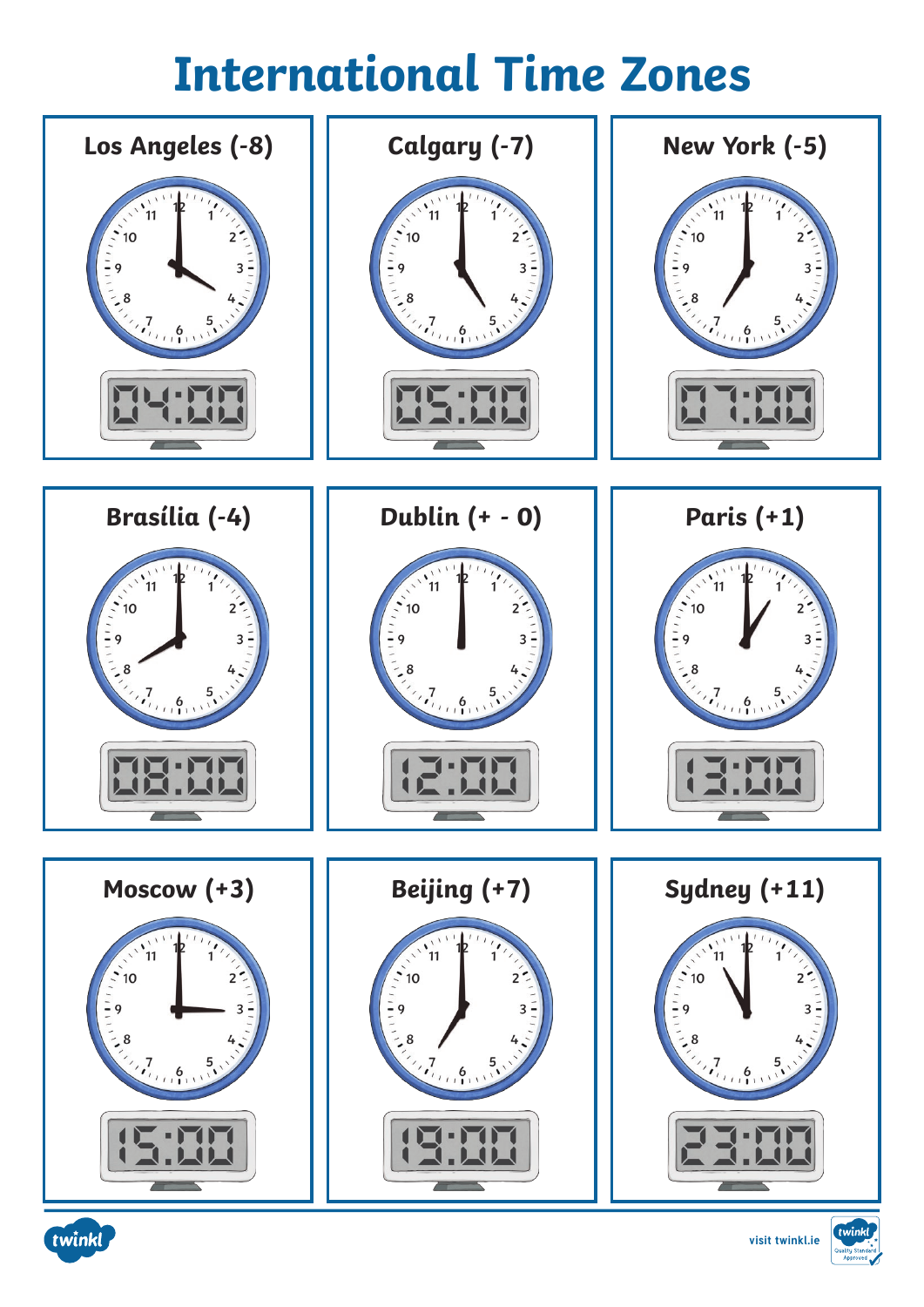## **International Time Zones**

#### **Complete the sentences.**

- 1. Dublin is \_\_\_\_\_\_ hours \_\_\_\_\_\_ of New York.
- 2. Dublin is \_\_\_\_\_\_ hour \_\_\_\_\_\_ Paris.
- 3. Paris is \_\_\_\_\_ hours \_\_\_\_\_ of Brasília.
- 4. Sydney is \_\_\_\_\_ hours \_\_\_\_\_ of Los Angeles.
- 5. Calgary is \_\_\_\_\_ hours \_\_\_\_\_ Dublin.
- 6. \_\_\_\_\_\_\_ is 7 hours behind Moscow.
- 7. Paris is 6 hours behind \_\_\_\_\_\_.
- 8. \_\_\_\_\_\_ is 3 hours ahead of Dublin.



| Figure out the correct time for each country.               |  |
|-------------------------------------------------------------|--|
| Complete the table below. Use the clocks above to help you. |  |

| Los<br><b>Angeles</b> | <b>Calgary</b> | <b>New</b><br><b>York</b> | <b>Brasília</b> | <b>Dublin</b> | <b>Paris</b> | <b>Moscow</b> | <b>Beijing</b> | <b>Sydney</b> |
|-----------------------|----------------|---------------------------|-----------------|---------------|--------------|---------------|----------------|---------------|
|                       |                |                           |                 | 16:00         |              |               |                |               |
|                       |                | 05:00                     |                 |               |              |               |                |               |
|                       |                |                           |                 |               |              |               | 19:30          |               |
|                       |                |                           | 21:45           |               |              |               |                |               |
| 03:21                 |                |                           |                 |               |              |               |                |               |